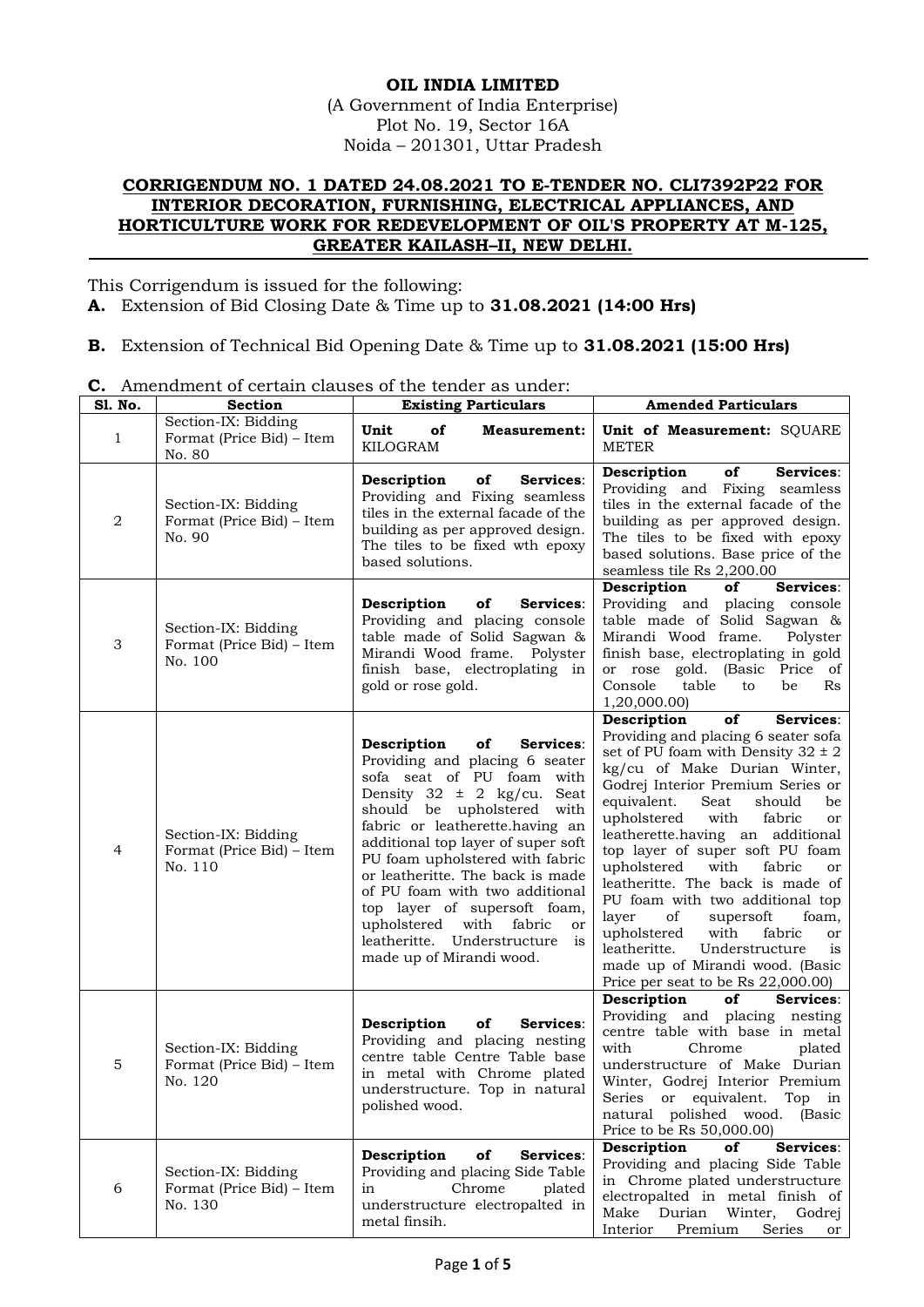| S1. No.        | <b>Section</b>                                              | <b>Existing Particulars</b>                                                                                                                                                                                                                                                                                                                                                                                                  | <b>Amended Particulars</b>                                                                                                                                                                                                                                                                                                                                                                                                                                                                                                                           |
|----------------|-------------------------------------------------------------|------------------------------------------------------------------------------------------------------------------------------------------------------------------------------------------------------------------------------------------------------------------------------------------------------------------------------------------------------------------------------------------------------------------------------|------------------------------------------------------------------------------------------------------------------------------------------------------------------------------------------------------------------------------------------------------------------------------------------------------------------------------------------------------------------------------------------------------------------------------------------------------------------------------------------------------------------------------------------------------|
|                |                                                             |                                                                                                                                                                                                                                                                                                                                                                                                                              | equivalent. (Basic Price per seat to<br>be Rs 20,000.00)                                                                                                                                                                                                                                                                                                                                                                                                                                                                                             |
| $\overline{7}$ | Section-IX: Bidding<br>Format (Price Bid) - Item<br>No. 140 | Description<br>of<br>Services:<br>Providing and placing Dining<br>Table with metal support legs of<br>section tapered down to bottom.<br>The top of table to be made of<br>double layer 19mm commercial<br>board (Duro/Uniply make) with<br>1 <sub>mm</sub><br>laminate<br>(merino,<br>greenply, formica) as approved<br>Engineers<br>charge/<br>by<br>in<br>Architect.                                                      | of<br>Services:<br>Description<br>Providing and placing Dining<br>Table with metal support legs of<br>section tapered down to bottom.<br>The top of table to be made of<br>double layer 19mm commercial<br>board (Duro/Uniply make) with<br>1mm laminate (merino, greenply,<br>formica). The finish of dining top<br>can be Marble top as well as<br>approved by Engineers in charge/<br>Architect. (Basic Price of dining<br>table only to be Rs 1,00,000.00)                                                                                       |
| 8              | Section-IX: Bidding<br>Format (Price Bid) - Item<br>No. 150 | Description<br>of<br>Services:<br>Providing and placing Dining<br>Chair with metal legs in black<br>powdered coating. The seat shall<br>have a cushioned base made of<br>min. 4" thick mattress foam<br>(Sleepwell /Kurlon make) and<br>upholstered with A class molfino<br>Fabric<br>(Decor or<br>equivalent<br>approved<br>make).<br>as<br>by<br>Engineers in charge/ Architect.                                           | Description<br>Services:<br>of<br>Providing and placing Dining<br>Chair with metal legs in black<br>powdered coating of Make Durian<br>Brecken, Godrej Interior Premium<br>Series or equivalent. The seat shall<br>have a cushioned base made of<br>min. 4" thick mattress foam<br>(Sleepwell /Kurlon make) and<br>upholstered with A class molfino<br>Fabric (Ddecor or<br>equivalent<br>make). as approved by Engineers<br>in charge/ Architect. (Basic Price<br>per seat to be Rs 18,000.00)                                                      |
| 9              | Section-IX: Bidding<br>Format (Price Bid) – Item<br>No. 160 | Services:<br>Description<br>оf<br>Providing and placing Round<br>made<br>Table<br>οf<br>19mm<br>commercial board (Duro/Uniply<br>make)<br>finished<br>in<br>1<br>mm<br>laminate<br>(Greenply, Merino,<br>Formica) as approved. The base<br>frame shall be made of 1st class<br>teak wood as per design.The<br>wooded parts shall be matte<br>melamine polished as approved<br>Engineers<br>charge/<br>by<br>1n<br>Architect. | Description<br>of<br>Services:<br>Providing and placing Round<br>Table made of 19mm commercial<br>board<br>(Duro/Uniply<br>make)<br>finished<br>in<br>mm<br>laminate<br>$\mathbf{1}$<br>(Greenply, Merino,<br>Formica)<br>of<br>Make Brecken, Godrej Interior<br>Premium Series or equivalent as<br>approved by EIC/ Architect.The<br>base frame shall be made of 1st<br>class teak wood as per design.The<br>wooded parts shall be matte<br>melamine polished as approved by<br>Engineers in charge/ Architect.<br>(Basic Price to be Rs 55,000.00) |
| 10             | Section-IX: Bidding<br>Format (Price Bid) – Item<br>No. 170 | of<br>Services:<br>Description<br>Providing and placing Chair<br>10"(seat top) and back made of<br>1st class teak wood glossy<br>polyster finsih .The seat shall<br>have a cushioned base made of<br>min. 4" thick mattress foam<br>(Sleepwell /Kurlon make) and<br>upholstered with A class molfino<br>Fabric (Ddecor or equivalent<br>make).<br>approved<br>as<br>by<br>Engineers in charge/ Architect.                    | Description<br>of<br>Services:<br>Providing<br>and<br>Chair<br>placing<br>10"(seat top) and back made of 1st<br>class teak wood glossy polyster<br>finsih of Make Durian Brecken,<br>Godrej Interior Premium Series or<br>equivalent. The seat shall have a<br>cushioned base made of min. 4"<br>thick mattress foam (Sleepwell /<br>Kurlon make) and upholstered<br>with A class molfino Fabric (Decor<br>or equivalent make). as approved<br>Engineers<br>in<br>by<br>charge/<br>Architect (Basic Price per seat to<br>be Rs 18,000.00)            |
| 11             | Section-IX: Bidding<br>Format (Price Bid) – Item<br>No. 180 | Description<br>of<br>Services:<br>"Providing and placing Providing<br>TV Cabinet depth made up of<br>19mm thick commercial board<br>(Duro/Uniply make) finished in<br>4mm veneer (Duro, Merino,<br>National) of approved shade and<br>texture on all sides (inside as<br>well<br>as<br>outside)<br>melamine<br>matte<br>polished to approved shade. The                                                                      | of<br>Services:<br>Description<br>Providing and placing Providing<br>TV Cabinet depth of Make Godrej<br>Premium<br>Meridian<br>Series<br><sub>or</sub><br>equivalent made up of 19mm thick<br>commercial board (Duro/Uniply<br>make) finished in 4mm veneer<br>(Duro,<br>Merino,<br>National)<br>of<br>approved shade and texture on all<br>sides (inside as well as outside)<br>melamine matte<br>polished<br>to                                                                                                                                    |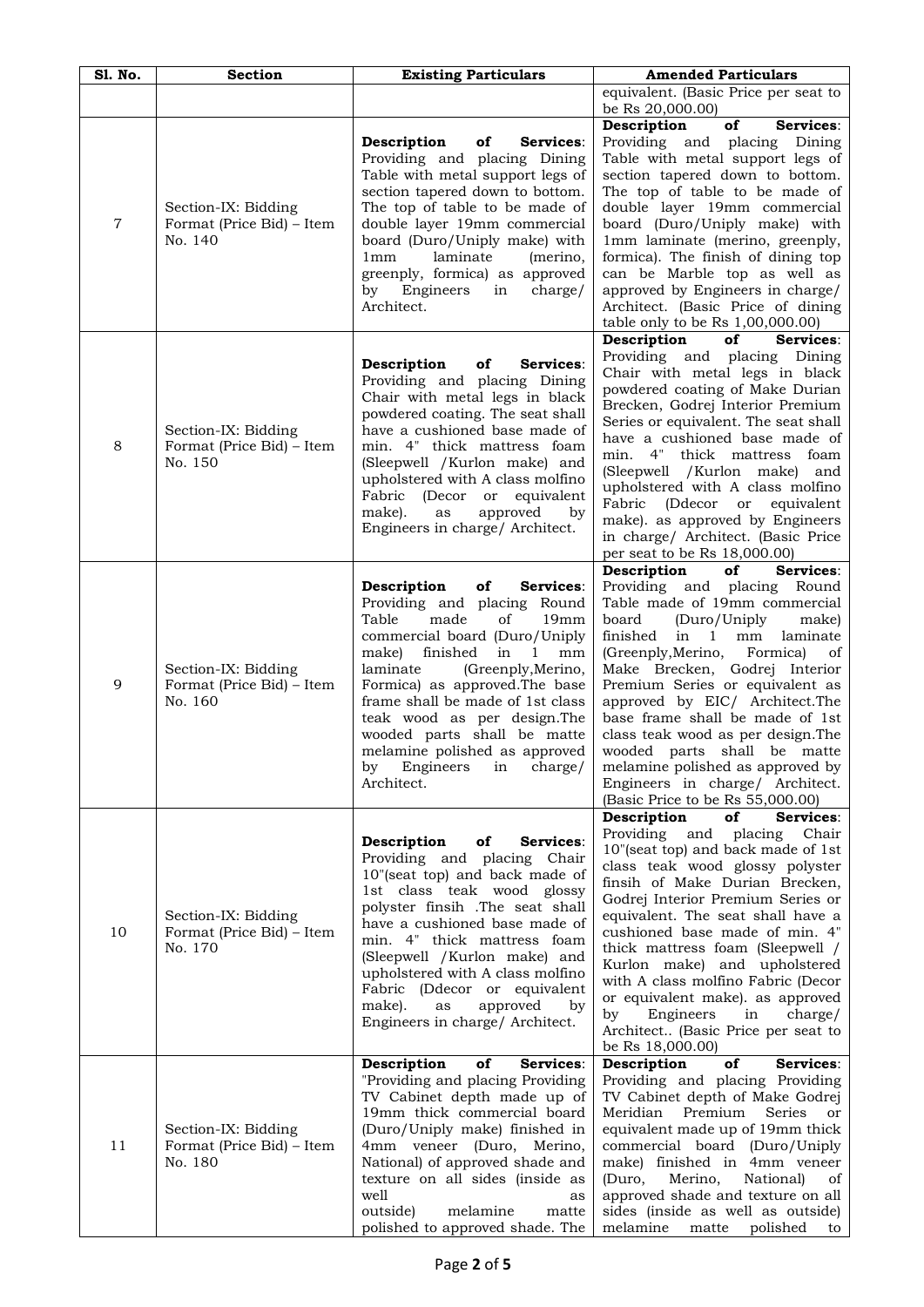| <b>S1. No.</b> | <b>Section</b>                                              | <b>Existing Particulars</b>                                                                                                                                                                                                                                                                                                                                                                                                                                                                                                                                                                                                     | <b>Amended Particulars</b>                                                                                                                                                                                                                                                                                                                                                                                                                                                                                                                                                                                                                                                                                                                                 |
|----------------|-------------------------------------------------------------|---------------------------------------------------------------------------------------------------------------------------------------------------------------------------------------------------------------------------------------------------------------------------------------------------------------------------------------------------------------------------------------------------------------------------------------------------------------------------------------------------------------------------------------------------------------------------------------------------------------------------------|------------------------------------------------------------------------------------------------------------------------------------------------------------------------------------------------------------------------------------------------------------------------------------------------------------------------------------------------------------------------------------------------------------------------------------------------------------------------------------------------------------------------------------------------------------------------------------------------------------------------------------------------------------------------------------------------------------------------------------------------------------|
|                |                                                             | Cabinet shall have 3 drawers<br>and open shelves with locks etc.<br>all complete as per the details<br>drawing provided. The drawers<br>and cabinet shutters shallhave<br>telescopic channels and hinges<br>of Hettich/Hafele<br>make<br>as<br>approved<br>by Engineers<br>in<br>charge/ Architect."                                                                                                                                                                                                                                                                                                                            | approved shade. The Cabinet shall<br>have 3 drawers and open shelves<br>with locks etc. all complete as per<br>the details drawing provided. The<br>drawers and cabinet shutters shall<br>have telescopic channels and<br>hinges of Hettich/ Hafele make as<br>approved by Engineers in charge/<br>Architect. (Basic Price to be Rs<br>75,000.00)                                                                                                                                                                                                                                                                                                                                                                                                          |
| 12             | Section-IX: Bidding<br>Format (Price Bid) – Item<br>No. 190 | Description<br>Services:<br>оf<br>Providing and placing Console<br>table top made from 19 mm<br>thick pre- laminated board. All<br>the edges are sealed with 2 mm<br>thick PVC edge band all around<br>. Base in black matte powdered<br>coating.<br>as<br>approved<br>by<br>Engineers in charge/ Architect.                                                                                                                                                                                                                                                                                                                    | of<br>Services:<br>Description<br>Providing and placing Console<br>table of Make Durian Brecken,<br>Godrej Interior Premium Series or<br>equivalent, top made from 19 mm<br>thick pre-laminated board. All<br>the edges are sealed with 2 mm<br>thick PVC edge band all around.<br>Base in black matte powdered<br>coating. as approved by Engineers<br>in charge/ Architect. (Base Price<br>to be Rs 55,000.00)                                                                                                                                                                                                                                                                                                                                           |
| 13             | Section-IX: Bidding<br>Format (Price Bid) – Item<br>No. 200 | Description<br>оf<br><b>Services:</b><br>"Providing and placing Bed<br>frame and legs of made of 1st<br>class teak wood of section with<br>central panel made in 8mm<br>thick anti termite and water<br>proof Plywood<br>(Duro/Uniply<br>with<br>make)<br>pasted<br>1mm<br>(merino/formica/<br>laminate<br>greenply make) as approved<br>upholstred in fabric/ leatherite.<br>Head panel to be upholstered in<br>All<br>fabric/<br>leatherite.<br>the<br>exposed teak wood parts as well<br>as any other part of wood/<br>board/ ply, shall be melamine<br>polished (matte). as approved by<br>Engineers in charge/ Architect." | Description<br>of<br>Services:<br>Providing and placing Bed of Make<br>Durian Nicholas, Godrej Interior<br>Premium Series or equivalent with<br>frame and legs of made of 1st<br>class teak wood of section with<br>central panel made in 18mm thick<br>anti termite and water proof<br>Plywood<br>(Duro/Uniply<br>make)<br>with<br>laminate<br>pasted<br>1mm<br>(merino/formica/ greenply make)<br>as approved upholstred in fabric/<br>leatherite.<br>Head panel to be<br>upholstered in fabric/ leatherite.<br>All the exposed teak wood parts as<br>well as<br>other part<br>any<br>οf<br>shall<br>wood/board/<br>ply,<br>be<br>melamine polished (matte).<br>as<br>approved by Engineers in charge/<br>Architect (Base Price to be Rs<br>1,25,000.00) |
| 14             | Section-IX: Bidding<br>Format (Price Bid) – Item<br>No. 210 | Description<br>of<br>Services:<br>Providing and placing Bed side<br>Table<br>οf<br>outer<br>dimensions18"x18"x18" made of<br>19mm<br>commercial<br>board<br>(Duro/Uniply make), having one<br>drawer. All outersurfaces to be<br>finished in 1 mm laminate<br>(greenply, formica, merino). The<br>drawer shall be supported on<br>telescopic<br>channels<br>(Hettich/Hafele make)<br>as<br>approved<br>Engineers<br>by<br>in<br>charge/ Architect.                                                                                                                                                                              | Description<br>of<br>Services:<br>Providing and placing Bed side<br>Table of Make Durian Nicholas,<br>Godrej Interior Premium Series or<br>equivalent with outer dimensions<br>18"x18"x18"<br>made<br>of<br>19mm<br>commercial board (Duro/Uniply<br>make), having one drawer. All<br>outer surfaces to be finished in 1<br>mm laminate (greenply, formica,<br>merino). The drawer shall be<br>supported on telescopic channels<br>(Hettich/Hafele make) as approved<br>by Engineers in charge/ Architect.<br>(Base Price to be Rs 12,000.00).                                                                                                                                                                                                             |
| 15             | Section-IX: Bidding<br>Format (Price Bid) – Item<br>No. 220 | Services:<br>Description<br>of<br>Providing and<br>placing Sofa<br>Chair structure made of A-<br>grade Mirandi structure .The<br>seat shall have a cushioned<br>base made of min. 4" thick<br>mattress<br>foam<br>(Sleepwell)<br>/Kurlon make) and upholstered<br>with A class molfino Fabric<br>(Ddecor or equivalent make)<br>(texture and color as per design)<br>as approved by Engineers in                                                                                                                                                                                                                                | Description<br>of<br>Services:<br>Providing and placing Sofa Chair<br>structure made of A-<br>grade<br>Mirandi structure .The seat shall<br>have a cushioned base made of<br>min. 4" thick mattress foam<br>(Sleepwell / Kurlon make) and<br>upholstered with A class molfino<br>Fabric<br>(Ddecor or equivalent<br>make) (texture and color as per<br>design) as approved by Engineers<br>in charge/ Architect. (Base Price                                                                                                                                                                                                                                                                                                                               |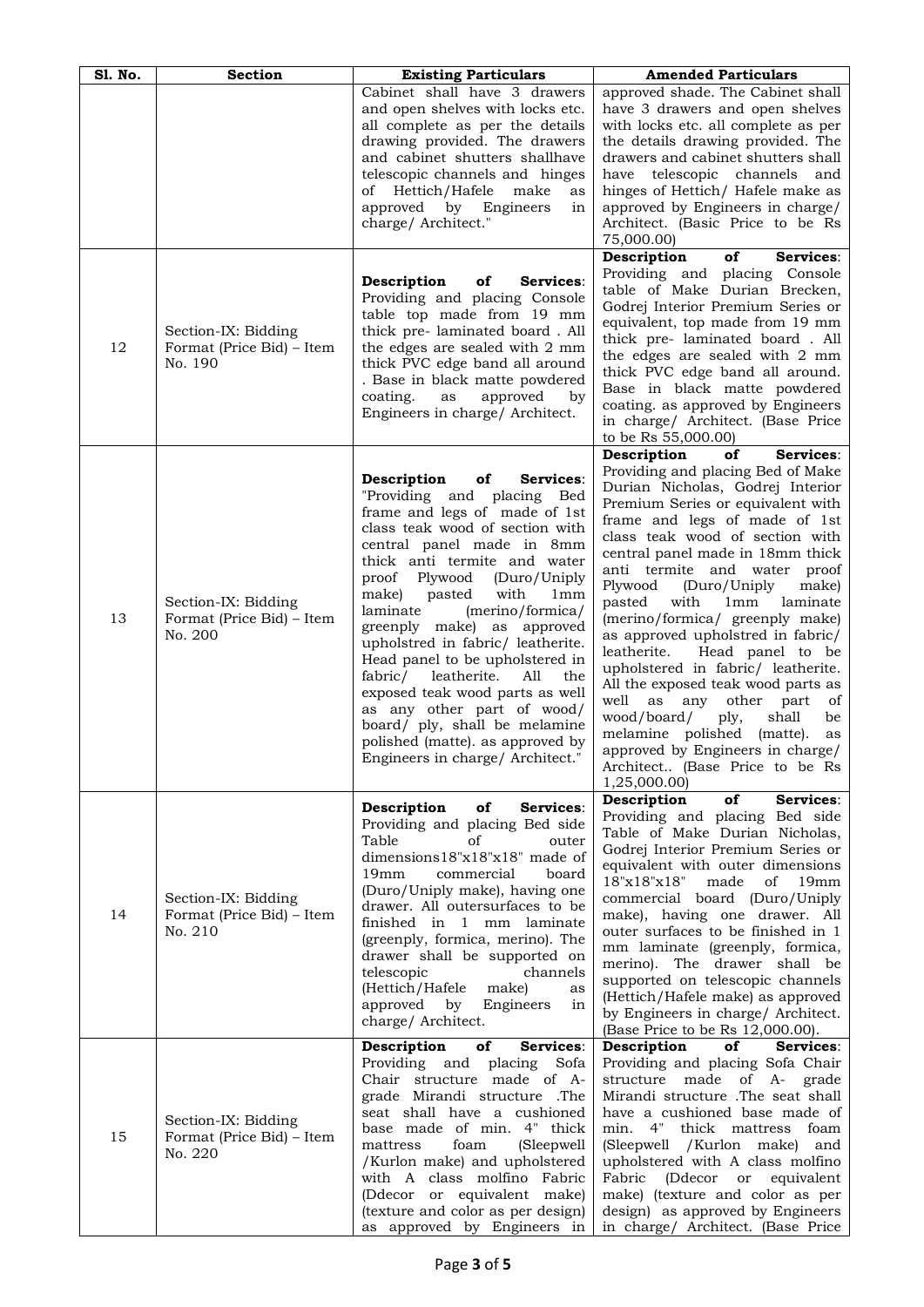| S1. No. | <b>Section</b>                                              | <b>Existing Particulars</b>                                                                                                                                                                                                                                                                                                                                                                                                                                                                                                                 | <b>Amended Particulars</b>                                                                                                                                                                                                                                                                                                                                                                                                                                                                                                                                                                                                         |
|---------|-------------------------------------------------------------|---------------------------------------------------------------------------------------------------------------------------------------------------------------------------------------------------------------------------------------------------------------------------------------------------------------------------------------------------------------------------------------------------------------------------------------------------------------------------------------------------------------------------------------------|------------------------------------------------------------------------------------------------------------------------------------------------------------------------------------------------------------------------------------------------------------------------------------------------------------------------------------------------------------------------------------------------------------------------------------------------------------------------------------------------------------------------------------------------------------------------------------------------------------------------------------|
|         |                                                             | charge/ Architect.                                                                                                                                                                                                                                                                                                                                                                                                                                                                                                                          | per seat to be Rs 28,000.00)                                                                                                                                                                                                                                                                                                                                                                                                                                                                                                                                                                                                       |
| 16      | Section-IX: Bidding<br>Format (Price Bid) – Item<br>No. 230 | Services:<br>Description<br>of<br>Providing and placing Coffee<br>Table with marble top, base in<br>hardwood with matte polish.<br>Design<br>as per<br>image<br>as<br>approved<br>by<br>Engineers<br>in<br>charge/ Architect.                                                                                                                                                                                                                                                                                                               | Description<br>Services:<br>of<br>Providing and placing Coffee Table<br>of Make Durian Brecken, Godrej<br>Interior<br>Premium<br>Series<br>or<br>equivalent with marble top, base<br>in hardwood with matte polish.<br>Design as per image as approved<br>by Engineers in charge/ Architect.<br>(Base Price to be Rs 12,000.00)                                                                                                                                                                                                                                                                                                    |
| 17      | Section-IX: Bidding<br>Format (Price Bid) – Item<br>No. 240 | Description<br>Services:<br>of<br>Providing and<br>placing<br>Sofa<br>lounge Base in black powdered<br>polish finish. Seat top layer of<br>PU foam upholstered with fabric<br>or leatheritte. Understructure to<br>be made up of Mirandi wood.<br>Design<br>as<br>approved<br>by<br>Engineers in charge/ Architect.                                                                                                                                                                                                                         | Description<br>of<br>Services:<br>Providing and placing Sofa lounge<br>Base of Make Durian Brecken,<br>Godrej Interior Premium Series or<br>equivalent in black powdered<br>polish finish. Seat top layer of PU<br>foam upholstered with fabric or<br>leatheritte. Understructure to be<br>made up of Mirandi wood. Design<br>as approved by Engineers in<br>charge/ Architect. (Base Price per<br>seat to be Rs 35,000.00)                                                                                                                                                                                                        |
| 18      | Section-IX: Bidding<br>Format (Price Bid) – Item<br>No. 250 | Description<br>of<br>Services:<br>Providing<br>and<br>TV<br>placing<br>Cabinet<br>in<br>19mm<br>thick<br>commercial board (Duro/Uniply<br>make) finished in 4mm veneer<br>(Duro, Merino, National)<br>- of<br>approved shade and texture on<br>all sides (inside as well as<br>outside).The Cabinet shall have<br>2 drawers as per the details<br>drawing provided. The base of<br>drawers<br>shall<br>have<br>the<br>telescopic channels and hinges<br>of Hettich/Hafele make. Design<br>as approved by Engineers in<br>charge/ Architect. | Description<br>of<br>Services:<br>Providing and placing TV Cabinet<br>of Make Godrej Meridian Premium<br>Series or equivalent in 19mm<br>thick<br>commercial<br>board<br>(Duro/Uniply make) finished in<br>4mm veneer<br>(Duro,<br>Merino,<br>National) of approved shade and<br>texture on all sides (inside as well<br>as outside). The Cabinet shall have<br>2 drawers as per the details<br>drawing provided. The base of the<br>drawers<br>have telescopic<br>shall<br>channels<br>and<br>hinges<br>οf<br>Hettich/Hafele make. Design as<br>approved by Engineers in charge/<br>Architect. (Base Price to be Rs<br>50,000.00) |
| 19      | Section-IX: Bidding<br>Format (Price Bid) – Item<br>No. 260 | Description<br>Services:<br>оf<br>Providing and<br>placing<br>Sofa<br>Chair structure made of Metal<br>frame. The seat shall have a<br>cushioned base made of min. 4"<br>thick mattress foam (Sleepwell<br>/Kurlon make) and upholstered<br>with A class molfino Fabric<br>(Ddecor or equivalent make)<br>and color<br><i>(texture)</i><br>as<br>per<br>design). Design as approved by<br>Engineers in charge/ Architect.                                                                                                                   | Services:<br>Description<br>of<br>Providing and placing Sofa Chair<br>of Make Durian Brecken, Godrej<br>Interior<br>Premium<br>Series<br>or<br>equivalent,<br>structure made<br>of<br>Metal frame. The seat shall have a<br>cushioned base made of min. 4"<br>thick mattress foam (Sleepwell<br>/Kurlon make) and upholstered<br>with A class molfino Fabric (Decor<br>or equivalent make) (texture and<br>color as per design). Design as<br>approved by Engineers in charge/<br>Architect. (Base Price to be Rs<br>30,000.00)                                                                                                    |
| 20      | Section-IX: Bidding<br>Format (Price Bid) – Item<br>No. 270 | Description<br>оf<br>Services:<br>Providing and placing Sofa base<br>in durable powder-coated steel<br>wrapped in weather-resistant PE<br>cords, waterprroof seat<br>and<br>back in fabric for terrace.<br>Design<br>approved<br>as<br>by<br>Engineers in charge/ Architect.<br>$(3+1+1$ SEATER)                                                                                                                                                                                                                                            | Description<br>Services:<br>оf<br>Providing and placing Sofa of<br>Make Durian Brecken, Godrej<br>Interior<br>Premium<br>Series<br>or<br>equivalent,<br>base<br>durable<br>in<br>powder-coated steel wrapped in<br>weather-resistant<br>PE<br>cords,<br>waterproof seat and back in fabric<br>for terrace. Design as approved by<br>Engineers in charge/ Architect.<br>(3+1+1 SEATER). (Base Price per<br>seat to be Rs 18,000.00)                                                                                                                                                                                                 |
| 21      | Section-IX: Bidding<br>Format (Price Bid) – Item<br>No. 280 | Services:<br>Description<br>of<br>Providing and placing Center<br>table in durable powder-coated                                                                                                                                                                                                                                                                                                                                                                                                                                            | Services:<br>Description<br>оf<br>Providing and placing Centre table<br>of Make Durian Brecken, Godrej                                                                                                                                                                                                                                                                                                                                                                                                                                                                                                                             |